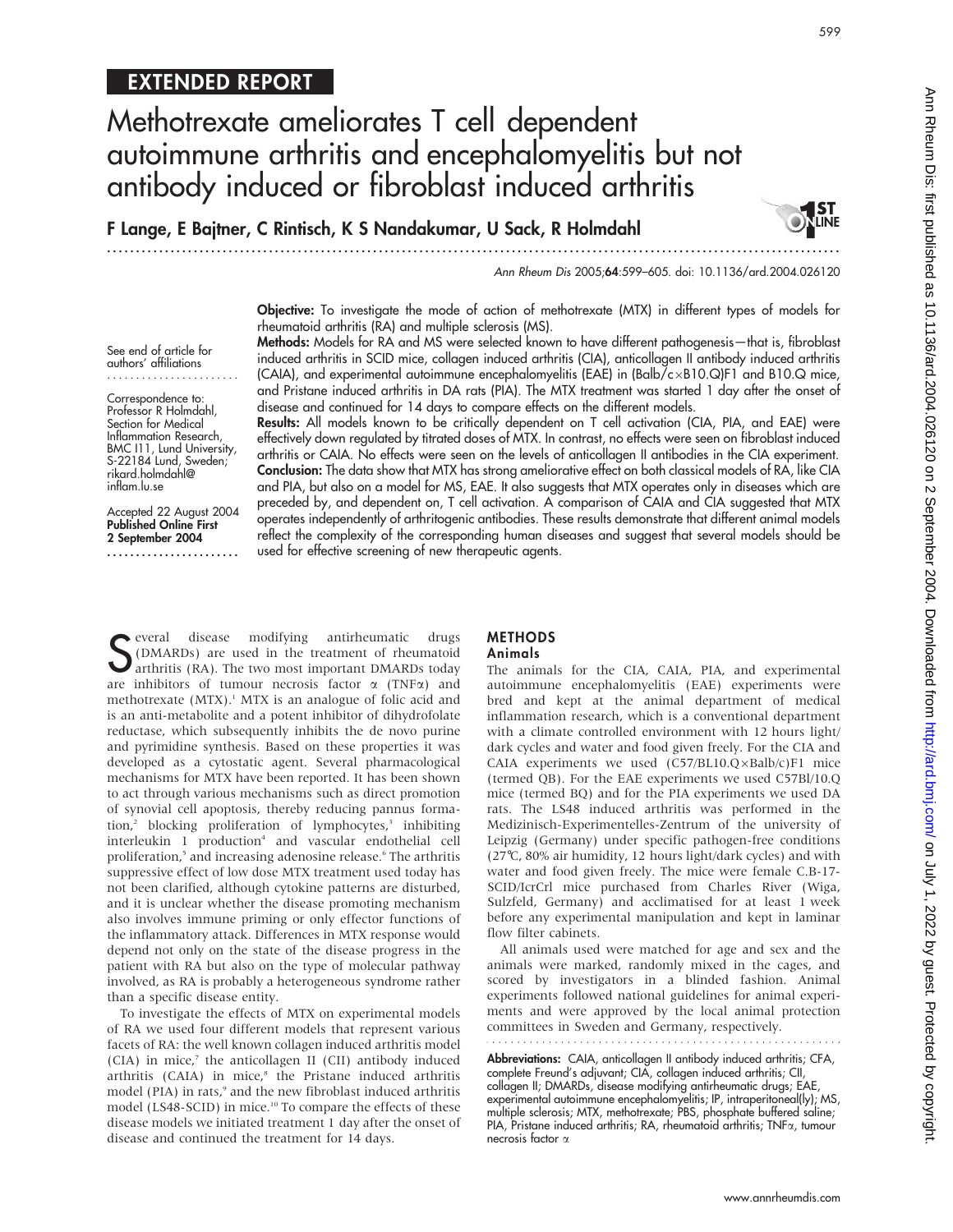

Figure 1 (A) MTX treatment of CIA. Day 0 indicates the onset of arthritis for each mouse and MTX is given at different doses starting 1 day after the onset. The mice were treated with 0.1 mg MTX/kg (n = 5), 2.5 mg MTX/ kg (n = 3), 5 mg MTX/kg (n = 3) and a control group was treated with PBS (n = 5). The mean score of all mice for each day is given with the SEM. \*Indicates significant differences in severity scores, p $<$ 0.05, for the groups treated with 2.5 mg/kg and 5 mg/kg in comparison with the control group. (B) Anti-CII antibody levels in the CIA experiment. The mice were bled at day 14 after the onset of arthritis. Mean values and SEM are indicated. No significant differences according to MTX treatment were seen.

#### Methotrexate (MTX) treatment

MTX was purchased from Medac (Hamburg, Germany) and diluted in phosphate buffered saline (PBS) in accordance with the weight of the animals and the concentration required for the experiment. It was kept in the dark at 4˚C. Animals were treated by daily intraperitoneal (IP) injections of indicated concentrations of MTX in PBS, in mice using a volume of 200 µl and in rats 1 ml for each injection. Identical treatment with PBS only was used as a control. The highest doses (5 mg/kg in the mouse and 0.1 mg/kg in the rat) used were identified through a dose titration experiment in which higher doses gave toxic effects as indicated by fever, drowsiness, and mortality. From this maximal dose a dose titration was performed. The actual highest dose used in the rat was still slightly toxic in the experiment performed.

# CIA

CIA was induced using native rat CII prepared from a rat chondrosarcoma after pepsin digestion as previously described.11 The CII was emulsified in complete Freund's adjuvant (CFA, Difco, Detroit, MI) to a final concentration of 1 mg/ml, and 100 µl was injected intradermally at the base of the tail of QB mice on day 0. The mice were boosted on day 21 with a 50 µl injection intradermally at the base of the tail with a homogenate containing  $50 \mu g$  CII suspended in incomplete Freund's adjuvant (Difco), prepared as described above. Clinical scoring was performed as described earlier.<sup>11</sup> Briefly, each inflamed toe or knuckle gives one point, whereas an inflamed wrist or ankle gives five points, resulting in a maximal score of 15 (five toes + five knuckles + one wrist/ankle) for each paw and 60 points for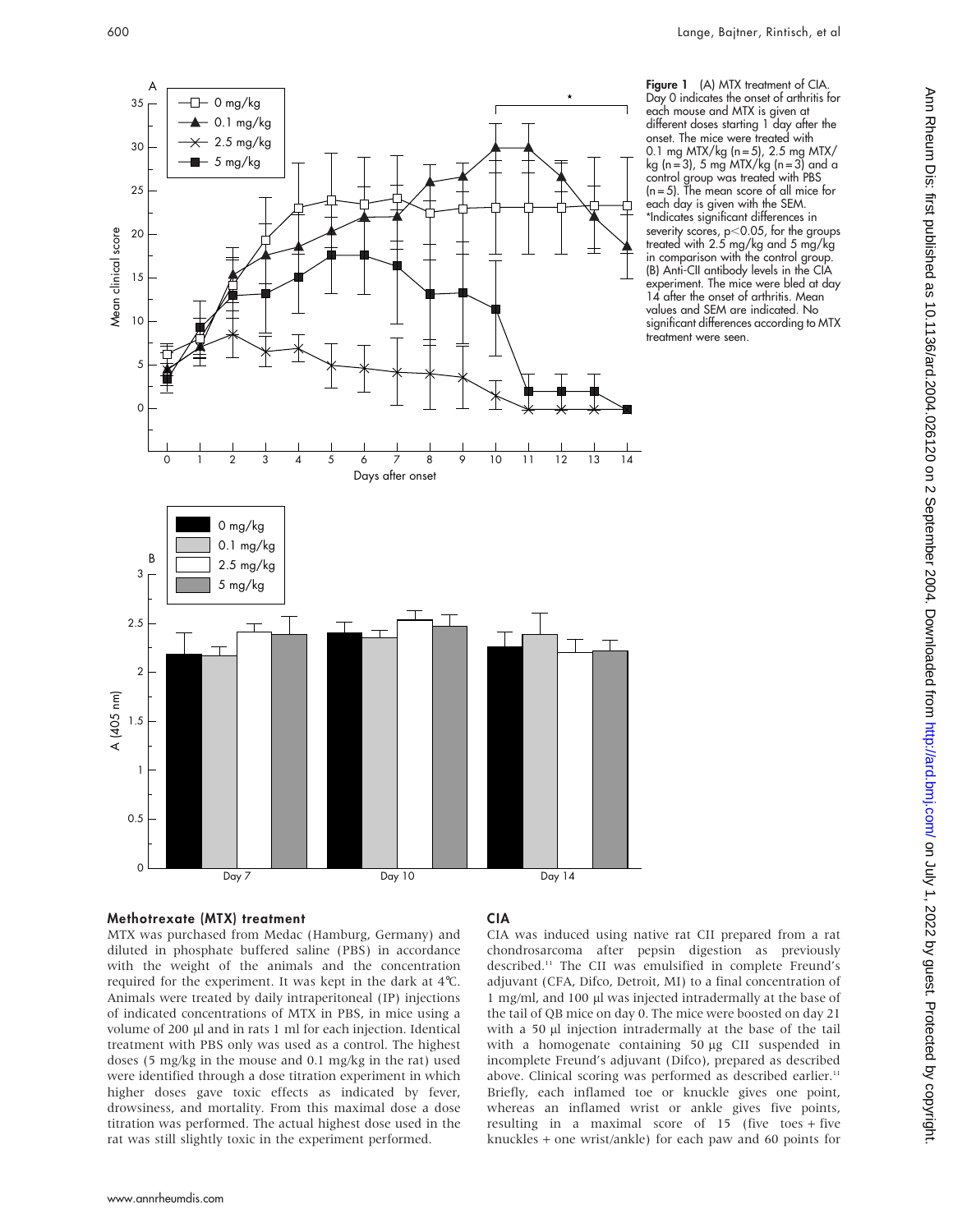

Figure 2 MTX treatment of CAIA. One group of mice were treated with MTX (2.5 mg/kg; n = 13) and a control group were treated with PBS (n = 13) starting 1 day after the onset of arthritis. Control mice were treated with PBS only. The mean score of all mice for each day is given with the SEM. No significant effect of MTX was seen.

each mouse. All mice were scored daily. One day after onset of the disease (score  $\geq 1$  point) the treatment was started. Arthritic mice received PBS or MTX daily by IP injection  $(200 \mu l)$  for 14 days. The animals were killed on the last day of the treatment. The mice were bled on day 0, day 21, and then individually on days 7, 10, and 14 after disease onset. The levels of anti-CII IgG were determined by a quantitative enzyme linked immunosorbent assay (ELISA) as described earlier.11 For the induction of CAIA we used purified CIIspecific monoclonal antibodies M2139 (IgG2b) and CIIC1 (IgG2a). Male mice, at least 16 weeks old, were injected intravenously with a combination of the two monoclonal antibodies(M2139 and CIIC1) at a total concentration of 9 mg for each mouse. Control mice received an equivalent volume of PBS. On day 5, all mice were injected IP with lipopolysaccharide (50 µg/mouse). The scoring and treatment were performed as described above.

# PIA

For the PIA experiment we used male and female rats aged between 8 and 10 weeks, which were immunised intradermally at the base of the tail with 150 µl Pristane (Sigma).

# LS48 induced arthritis

The LS48 cell line (German collection of micro-organisms and cell cultures, Braunschweig (DSMZ) accession number DSM ACC 2455; Biotectid, Leipzig, Germany) is a permanently growing murine cell line with characteristics of fibroblasts and without the tendency to express subclones. Cells were cultured using 75 cm<sup>3</sup> culture flasks (Greiner, Solingen, Germany) with  $1\times10^5$  cells/ml in a cell culture medium containing Dulbecco's modified Eagle's medium and RPMI 1640 (1:2), 10% fetal calf serum, 25 mM HEPES, penicillin (100 U/ml), and streptomycin (100  $\mu$ g/ml; all Gibco, Eggenstein, Germany; hereafter called the culture medium). At confluency, the cells were trypsinised with trypsin-EDTA (0.25% trypsin/0.2% EDTA; Gibco) for 5 minutes and diluted 1:2 in 150 cm<sup>3</sup> culture flasks. To induce arthritis the mice were anaesthesised by an IP application of a combination of metomidate (6 mg/100 g body weight) and fentanyl (0.006 mg/100 g body weight); the injection site was shaved

and disinfected. Cells  $(5\times10^5)$  suspended in 20 µl PBS were instilled into the right knee joints through the patellar tendon.

Joint swelling (both the injected and non-injected side) was monitored daily by measuring the diameter with caliper. Treatment was performed as described above starting 1 day after injection of the cells and continuing for 14 days. The mice were killed on the last day of the treatment. To prepare serial paraffin sections, the knee joints were fixed in 4% paraformaldehyde for 2 days, then placed in a decalcifying solution (70 ml of 85% formic acid, 85 ml of 30% hydrochloric acid, 70 g AlCl<sub>3</sub>, 1 litre of distilled water) for 24 hours. The joints were transferred into a graded series of ethanol (70%, 80%, 96%, 100%) for several hours and placed subsequently in methyl benzoate (10 hours), xylene (3 hours), and paraffin (20 hours) before they were embedded in paraffin blocks. The extent of joint destruction was assessed histologically by evaluating haematoxylin/eosin stained paraffin sections  $(5-7 \mu m)$ . All histology reagents were obtained from Merck.

# EAE

EAE was induced using 150 µg synthetic MOG 79-90 peptide, emulsified in Mycobacterium tuberculosis H37Ra in CFA (Difco, Detroit, MI; equal volume of peptide/PBS and CFA). This solution was homogenised, and  $100 \mu l$  of the homogenate was injected intradermally at the base of the tail. Pertussis toxin (500 ng) was given IP immediately after and 48 hours after immunisation. All animals were weighed and scored daily. Clinical score was designated as follows: 0, no detectable signs of EAE; 1, affected tail tonus; 2, tail paralysis: 3, mild hind leg paresis; 4, severe hind leg paresis; 5, one hind leg paralysis; 6, complete hind leg paralysis; 7, complete hind leg paralysis and fore legs paresis; 8, death as described earlier.<sup>1</sup>

At a score of 5 or more, the mice got 0.5–1.0 ml 0.1% NaCl subcutaneously in the neck. Affected mice received PBS or well defined amounts of MTX daily by IP injection  $(200 \mu l)$ for 14 days. The animals were killed individually on the last day of the treatment.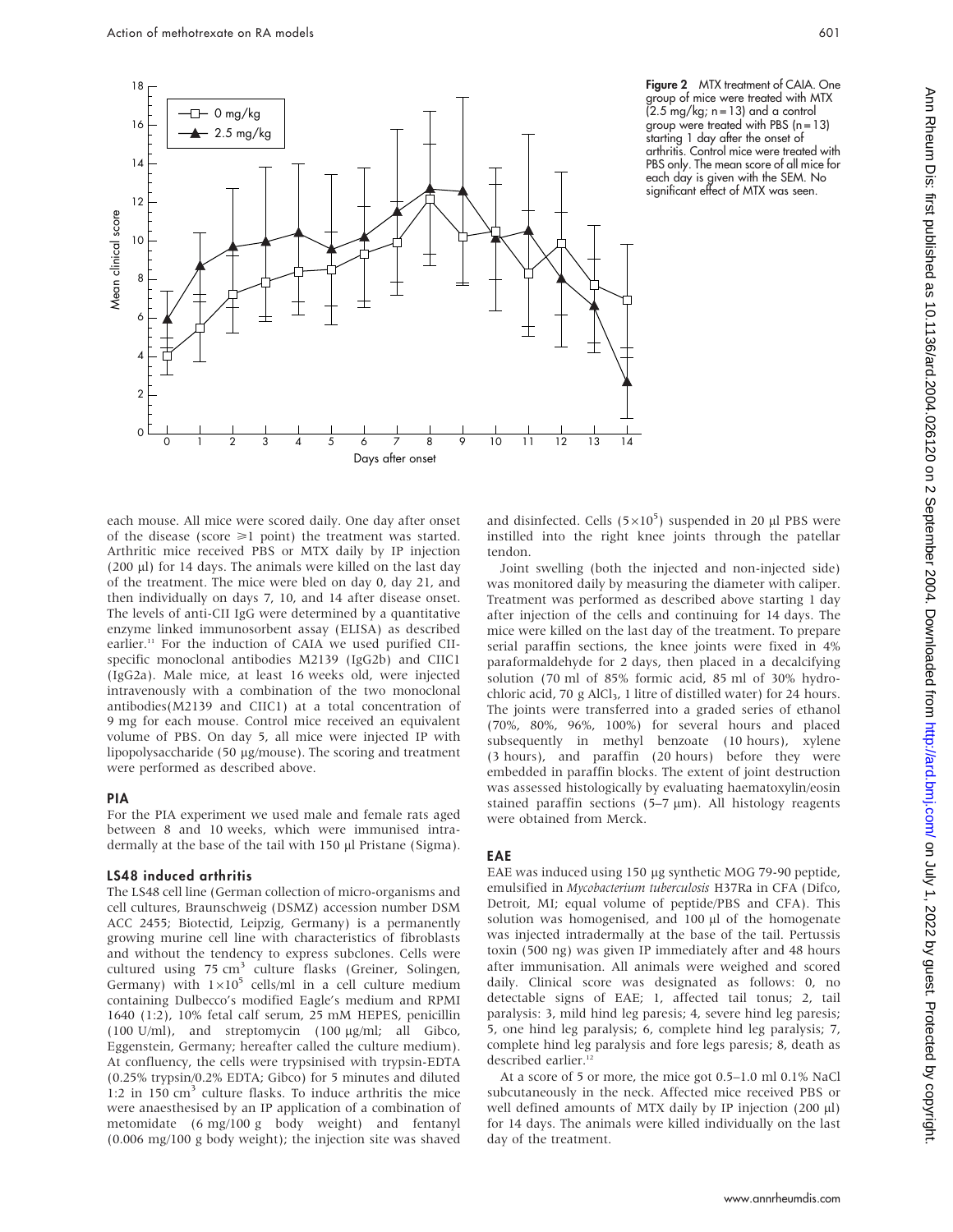

Figure 3 MTX treatment of PIA. Day 0 indicates onset of arthritis of each rat, and MTX was given at different doses starting 1 day after the onset. The rats were treated with 0.05 mg MTX/kg (n = 6), 0.075 mg MTX/kg (n = 6), 0.1 mg MTX/kg (n = 13), and a control group were treated with PBS (n = 6). The mean score of all rats for each day is given with the SEM. \*Indicates significant differences in severity scores, p<0.05, for all MTX treated groups in comparison with the control group. In the group with highest MTX dose (0.1 mg MTX/kg) eight rats died at different times during the experiment.

# **Statistics**

All comparisons of disease scores include all animals in the experiment, and the statistical analysis was carried out using the software Statview. A non-parametric Mann-Whitney test was used when two groups were compared or a Kruskal-Wallis test for more than two groups. A p value of  $<$  0.05 was regarded as significant.

# RESULTS

#### Dose titration and treatment of CIA

To determine the most effective dose of MTX we first performed a dose titration study on CIA. The mice showed the first signs of arthritis around day 21 after immunisation and thereafter each mouse with arthritis was randomly selected to be treated with different doses of MTX (0.1 mg/ kg; 2.5 mg/kg; 5 mg/kg) or PBS. The MTX treatment had a significant and dose dependent effect on the score of the disease (fig1), with maximal effect for the intermediate dose of 2.5 mg/kg. No toxic effects were seen at any of the doses used. All the mice developed a high anti-CII antibody titre independent of the arthritis severity and the MTX dose (fig 1B).

#### CAIA

For the treatment of the CAIA model we selected the most efficient MTX dose (2.5 mg/kg) and the treatment was



Figure 4 MTX treatment of fibroblast induced arthritis in SCID mice. MTX was given at different doses (5 mg/kg, 2.5 mg/kg, 0.1 mg/kg) and PBS was given in the control group (n = 9 in each group) starting 1 day after the injection of the fibroblasts, when all mice had already developed arthritis. Scoring started at day 1 when the arthritis began and treatment was given from this day and then daily until day 14. The mean diameter of the injected left knee of all mice in each group for each day is given with the SEM. No significant effect of MTX was seen.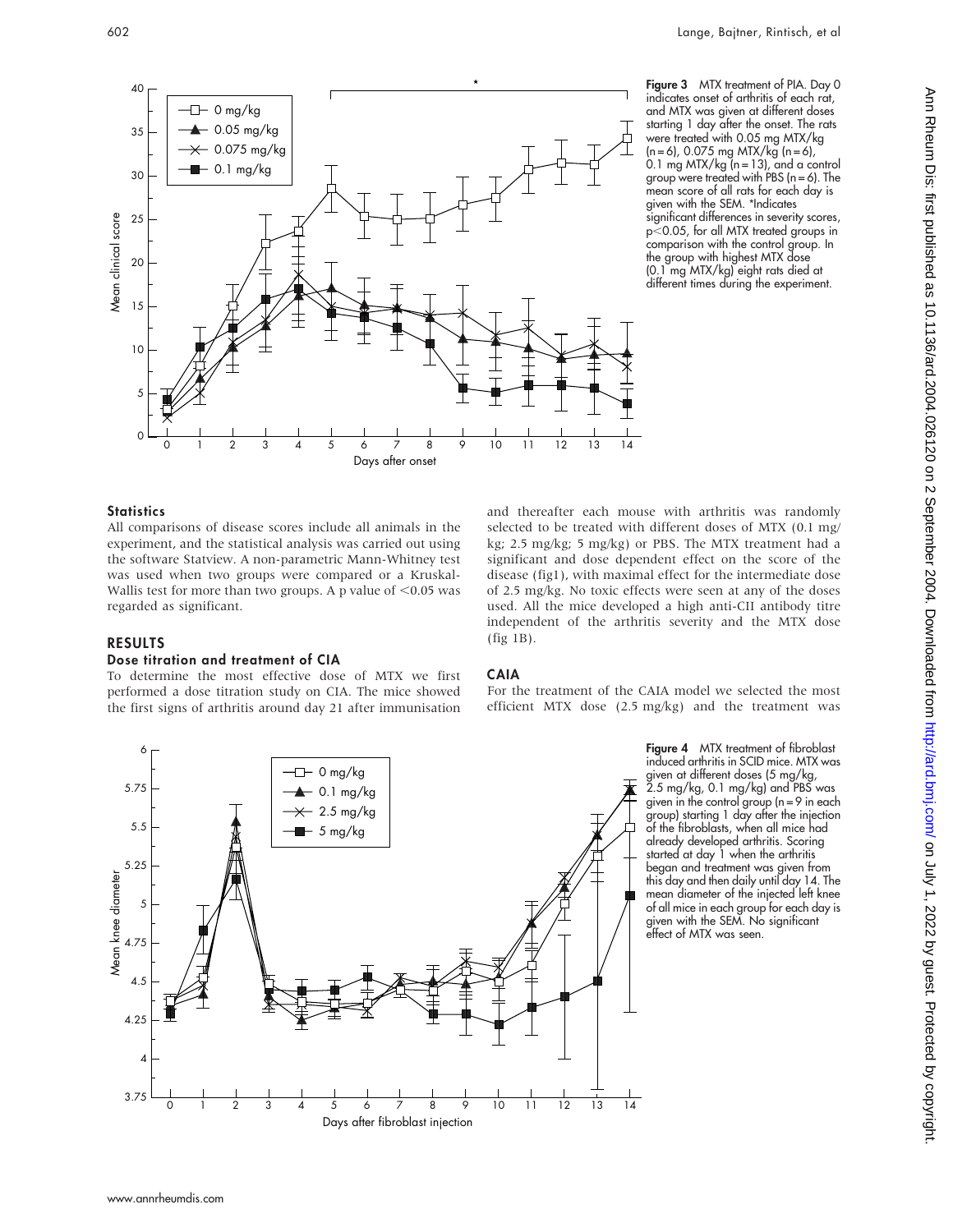

**Figure 5** Histological aspect of a left SCID mouse knee joint 14 days<br>after injection of 5×10<sup>5</sup> LS48 cells into the articular space. Original magnification  $\times$ 16 (A) and  $\times$ 40 (B). LS48 cells form a dense tissue attaching to and invading the articular structures. Stained with haematoxylin and eosin.

started after the onset of arthritis, which was around 5 days after the monoclonal anti-CII antibody injection. All mice continued the expected development of arthritis as seen in this model but with no effect of MTX treatment (fig 2).

# PIA

All animals developed a severe PIA with a sudden onset around day 12 after immunisation (fig 3). The doses we used for the mice were found to be toxic for the rats in a previous pilot experiment (data not shown). We therefore predetermined a series of lower doses that showed no toxicity. Thus the doses used in the experiment shown in fig 3 were 0.1 mg/ kg, 0.075 mg/kg, and 0.05 mg/kg. All doses of MTX used had a significant ameliorative effect on the arthritis but with no obvious dose-titration effect. Possibly, the effect seen was maximal as the joint in this model rapidly gets destroyed and the healing process is difficult to distinguish from the inflammatory process.

#### LS48 induced arthritis

To bypass both antibody and T cell mediated pathways in the development of arthritis we used a previously undescribed model which is induced by injection of a fibroblast cell line (LS48) into an SCID mouse. Arthritis developed as expected, starting at day 1, and was recorded by measuring the thickness of the knee joints every day (fig 4). The mice were treated with the same doses as used for the CIA experiment (0.1 mg/kg; 2.5 mg/kg, and 5 mg/kg MTX or PBS) starting after the onset of arthritis. To confirm the development of arthritis, histology sections were made at the end of the experiment (day 14; fig 5). Surprisingly, we could not see any effect of the MTX treatment.

# EAE

To determine the effect of MTX on another inflammatory disease with a clearly documented T cell dependent pathway we selected an EAE model. The mice developed the first signs of the disease 10 days after MOG peptide injection and as



Figure 6 MTX treatment of EAE. Day 0 indicates onset of encephalomyelitis of each mouse and MTX was given at different doses starting 1 day after the onset. The mice were treated with 0.1 mg MTX/kg (n = 11), 2.5 mg MTX/ kg (n = 10), 5 mg MTX/kg (n = 10) and a control group were treated with PBS (n = 12). The mean score of all mice each day is given with the SEM. \*Indicates significant differences in encephalomyelitis severity scores, p<0.05 in comparison with the control group.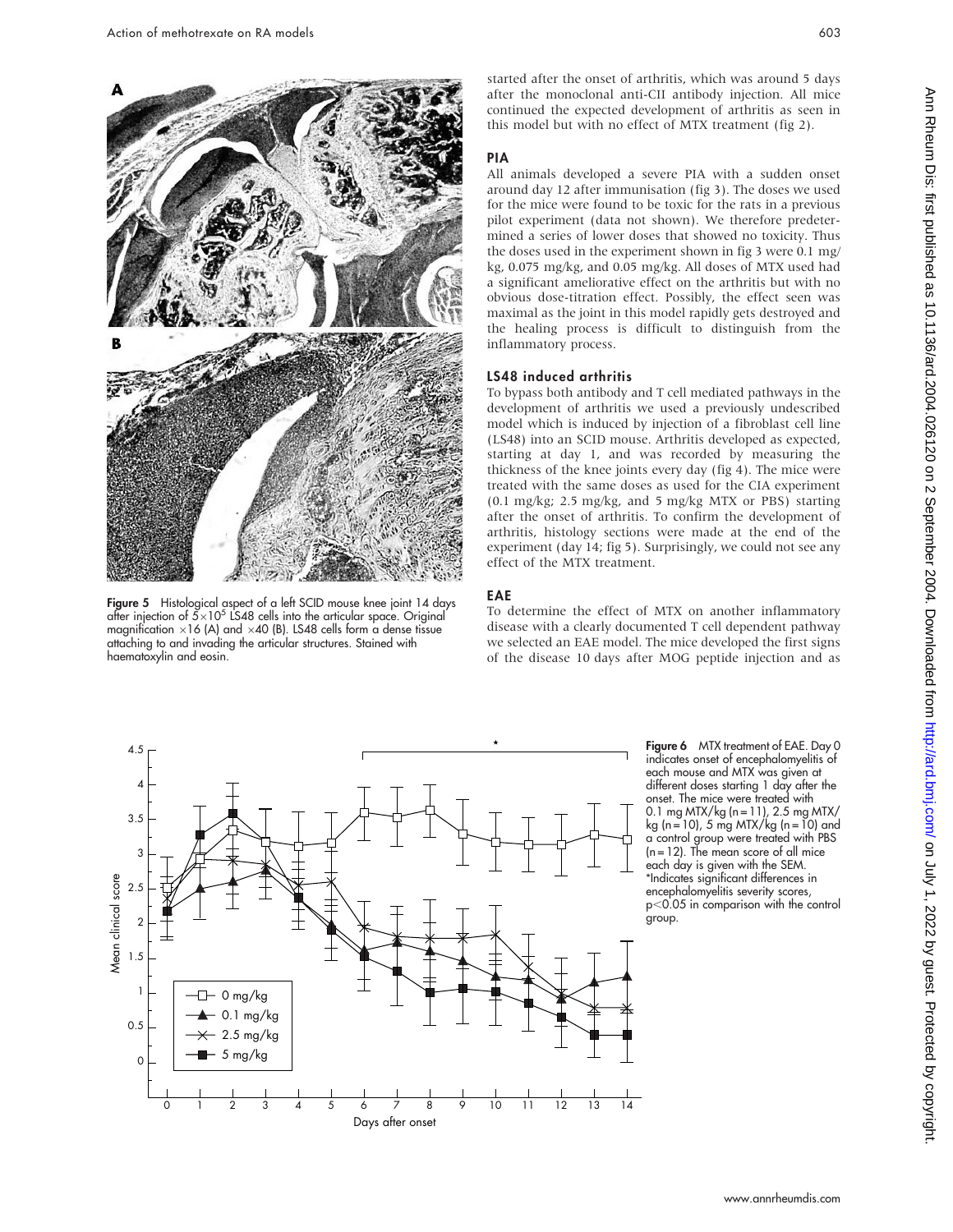604 Lange, Bajtner, Rintisch, et al

with the arthritis model we started the treatment the first day after onset in each mouse (fig 6). The mice were treated with the same doses of MTX as used in the CIA experiment  $(0.1 \text{ mg/kg}; 2.5 \text{ mg/kg}; 5 \text{ mg/kg})$  or PBS. The treatment had a significant and dose dependent effect on the severity of the disease, with the highest dose (5 mg/kg) being the most efficient.

# **DISCUSSION**

The finding that MTX treatment efficiently modulates some models for RA but not others indicates that MTX is not a general anti-inflammatory or joint protective agent but is more specifically directed to pathways operating more efficiently in only some forms of arthritis.

Clearly, MTX efficiently suppresses the classical CIA model even when given after the priming period and after the onset of arthritis. Because the treatment started after the onset of arthritis it did not affect the immune priming following immunisation or the earliest inflammatory events with synovial hyperplasia and infiltration of inflammatory cells. Thus, as expected, no effect was seen at the level of antibodies to CII, which is determined by activation of T cell dependent B cells during the immune priming process.

The joint targeted effector mechanism of the classical CIA model is probably quite complex involving T cell stimulation of synovial cells, T cell independent mesenchymal activation, and an arthritogenic effect by antibodies binding to cartilage. It is generally believed that, at least in the acute phase, the antibody mediated component dominates.<sup>13-17</sup> Consequently, serum from CII immunised mice and also CII-specific monoclonal antibodies transfer arthritis.<sup>8</sup> 18-20 It was therefore surprising to find that MTX treatment had no effect on the CAIA model, indicating that MTX operates through another pathway not associated with arthritogenic antibodies in the CIA model. To test the possibility that MTX treatment is efficient in T cell dependent inflammatory models we used a model for multiple sclerosis induced with a peptide from MOG.12 This is a T cell dependent model, which in contrast with CIA develops without the involvement of pathogenic antibodies.<sup>21 22</sup> In addition, it has been suggested that  $TNF\alpha$ has no role or actually a protective role in MOG induced EAE.<sup>23</sup> Thus, TNF $\alpha$  has different roles in CIA and EAE. However, the effect of MTX was very similar in the CIA and EAE models underlining the fact that MTX operates on mechanisms shared between these two models.

To examine further the possibility that MTX influences T cell dependent pathways leading to arthritis we used the PIA model in DA rats. PIA is known to be both dependent on and mediated by T cells.<sup>9 24</sup> The disease can be transferred with  $CD4+\alpha\beta TCR+T$  cells.<sup>24</sup> MTX turned out to be more potent but also more toxic in the rat, and at doses 10 times lower than those used in the mouse it was possible to suppress efficiently the development of established PIA. The mechanisms whereby T cells mediate arthritis are poorly known but they are likely to involve many types of synovial cells like macrophages and fibroblasts. These can be activated to secrete cytokines like TNFa or proteinases like matrix metalloproteinase-13 or differentiate into destructive cells like osteoclasts.<sup>25-27</sup> Both macrophages and fibroblasts can also be activated without the help of T cells, and the role of T cells in their activation is not clear.

To examine such downstream pathways without dissecting the precise mechanisms, we used an arthritis model induced with injection of activated fibroblasts into SCID mice. In this fibroblast mediated and T cell independent model, MTX treatment clearly had no effect, again indicating that the therapeutic effect is dependent on mechanisms in the joints that are T cell dependent. One earlier experiment described low dose MTX treatment of the CIA model, and the effects

seen were similar to the results described here, although the treatment was started before onset.<sup>28</sup> A difference, however, was that in their experiments both antibodies and TNFa production by T cells were lowered. This effect is likely to be an effect by MTX on the immune priming in lymph nodes, a process not likely to be important for the results in our experimental set up in which immune priming had already occurred.

Our goal with these series of treatment experiments was not to identify the precise mechanisms of MTX, which are likely to be very complex, but rather to document the usefulness of various arthritis models. Clearly, the CIA and PIA models respond to MTX treatment, whereas the CAIA and fibroblast models do not. Thus, in the hypothetical case in which MTX was developed for human treatment today then MTX would have to be tested on animal models for it to comply with the FDA guidelines. Obviously in such a case MTX would only be seen as useful if the CIA or PIA models were used but not if the CAIA and SCID models were used.

However, this is only a short term treatment and, possibly, longer treatment, which is the standard treatment in humans, would have been more predictive. Obviously, treatment with MTX 1 day after onset of RA has not been performed and, additionally, it is difficult to predict the doses for treatment to be used as even mouse and rats differed dramatically in dose response.

Treatment mimicking the actual treatment in humans would have also required the use of chronic arthritis models, but this is not normally achievable easily for testing new drugs. Thus, anti-TNFa was not tested in such models, although it has later been shown to be efficient also in chronic arthritis.<sup>29</sup> In addition, RA is a complex and heterogeneous disease, and develops in discrete stages. It is important to develop treatments for different variants, and the effects on different models are therefore of value. As we have a limited knowledge of the variants of RA and because the in vivo mechanisms of newly developed drugs are unknown, it is difficult to predict which animal model should be used to verify the proof of principle of a drug. Therefore, it would be more beneficial to use a selected number of animal models with well characterised pathways and molecular mechanism. This will increase our knowledge about RA and shorten the time needed to obtain new beneficial treatments.

#### ACKNOWLEDGEMENTS

We are grateful to Rebecca Ljungqvist for help with animal care and to the Crafoord, Lundberg, the Kock and Österlund Foundations, the Swedish Association against Rheumatism, the Swedish Medical Research Council, the Interdisciplinary Centre for Clinical Research (IZKF), University of Leipzig.

FL was supported by the EU Marie Curie training school for PhD students at Medical Inflammation Research, Lund University.

# .....................

Authors' affiliations F Lange, U Sack, Department of Clinical Immunology and Transfusion Medicine, Leipzig University, Germany

E Bajtner, C Rintisch, K S Nandakumar, R Holmdahl, Medical Inflammation Research, Lund University, Sweden

#### **REFERENCES**

- Smolen JS, Steiner G. Therapeutic strategies for rheumatoid arthritis. Nat Rev Drug Discov 2003;2:473–88.
- 2 Nakazawa F, Matsuno H, Yudoh K, Katayama R, Sawai T, Uzuki M, et al. Methotrexate inhibits rheumatoid synovitis by inducing apoptosis. J Rheumatol 2001;28:1800–8.
- 3 Nakajima A, Hakoda M, Yamanaka H, Kamatani N, Kashiwazaki S. Divergent effects of methotrexate on the clonal growth of T and B lymphocytes and synovial adherent cells from patients with rheumatoid arthritis. Ann Rheum Dis 1996;55:237–42.
- 4 Segal R, Mozes E, Yaron M, Tartakovsky B. The effects of methotrexate on the production and activity of interleukin-1. Arthritis Rheum 1989;32:370-7.